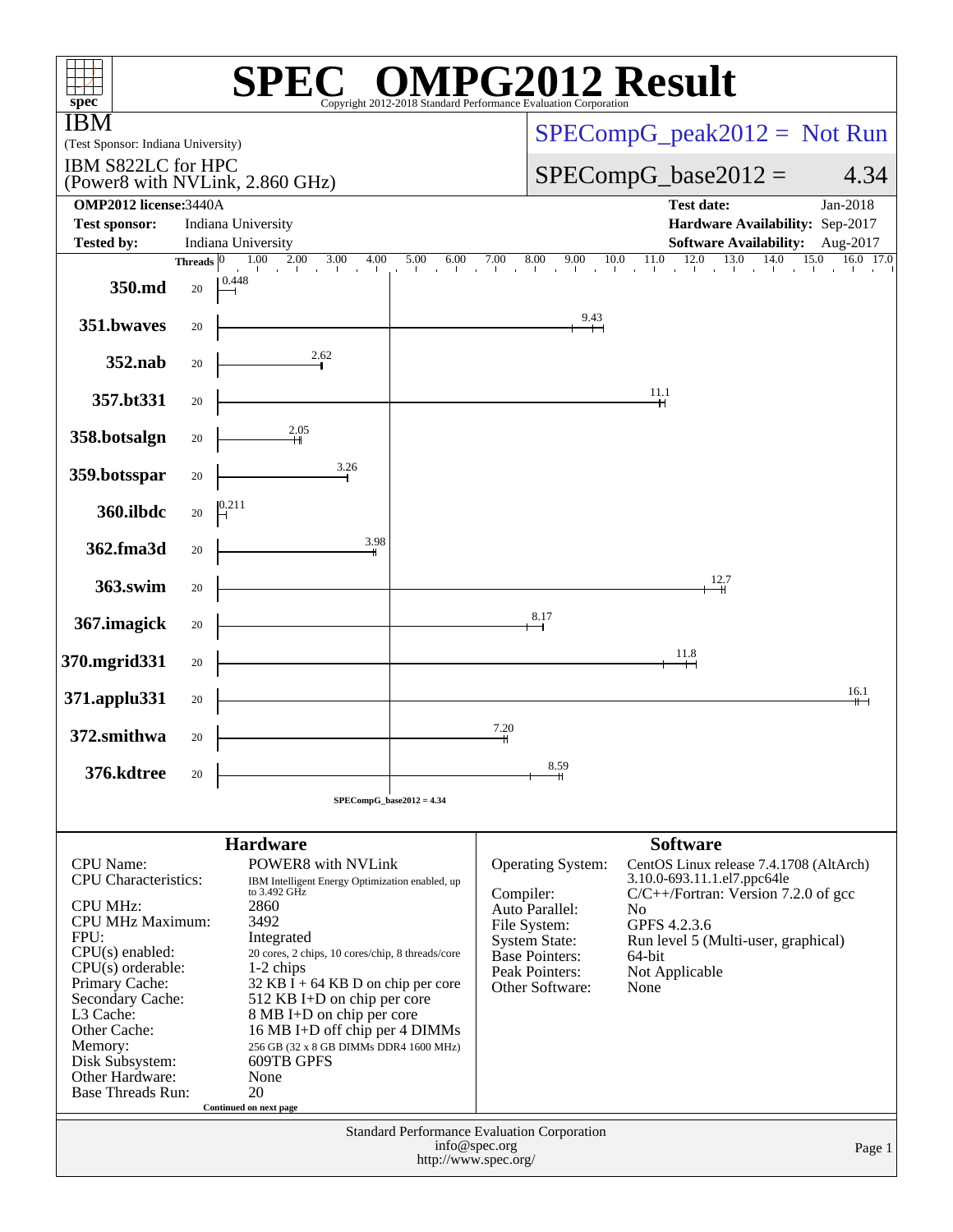|                                         | <b>SPEC OMPG2012 Result</b>                                     |
|-----------------------------------------|-----------------------------------------------------------------|
| ${\rm spec^{\scriptscriptstyle \circ}}$ | Copyright 2012-2018 Standard Performance Evaluation Corporation |

Copyright 2012-2018 Standard Performance Evaluation Corporation

IBM

(Test Sponsor: Indiana University)

### (Power8 with NVLink, 2.860 GHz) IBM S822LC for HPC

[SPECompG\\_peak2012 =](http://www.spec.org/auto/omp2012/Docs/result-fields.html#SPECompGpeak2012) Not Run

## $SPECompG_base2012 = 4.34$  $SPECompG_base2012 = 4.34$

**[OMP2012 license:](http://www.spec.org/auto/omp2012/Docs/result-fields.html#OMP2012license)**3440A **[Test date:](http://www.spec.org/auto/omp2012/Docs/result-fields.html#Testdate)** Jan-2018

**[Test sponsor:](http://www.spec.org/auto/omp2012/Docs/result-fields.html#Testsponsor)** Indiana University **[Hardware Availability:](http://www.spec.org/auto/omp2012/Docs/result-fields.html#HardwareAvailability)** Sep-2017 **[Tested by:](http://www.spec.org/auto/omp2012/Docs/result-fields.html#Testedby)** Indiana University **[Software Availability:](http://www.spec.org/auto/omp2012/Docs/result-fields.html#SoftwareAvailability)** Aug-2017

[Minimum Peak Threads:](http://www.spec.org/auto/omp2012/Docs/result-fields.html#MinimumPeakThreads) --<br>Maximum Peak Threads: --

[Maximum Peak Threads:](http://www.spec.org/auto/omp2012/Docs/result-fields.html#MaximumPeakThreads)

| <b>Base</b><br><b>Peak</b><br><b>Threads Seconds</b><br>Ratio<br><b>Seconds</b><br>Ratio<br><b>Seconds</b><br>Ratio<br><b>Threads Seconds</b><br><b>Ratio</b><br><b>Seconds</b><br><b>Benchmark</b><br><b>Seconds</b><br><b>Ratio</b><br><b>Ratio</b><br>350.md<br>20<br>10388<br>10306<br>0.449<br>10346<br>0.448<br>0.446<br>20<br>9.70<br>480<br>508<br>8.91<br>351.bwayes<br>467<br>9.43<br>1497<br>20<br>1486<br>2.62<br>1481<br>2.63<br>2.60<br>352.nab<br>20<br>425<br>11.1<br>421<br>11.3<br>426<br>11.1<br>357.bt331<br>20<br>2260<br>1.92<br>2118<br>2072<br>2.10<br>358.botsalgn<br>2.05<br>20<br>3.28<br>3.25<br>1600<br><b>1610</b><br>3.26<br>1617<br>359.botsspar<br>0.214<br>20<br>16660<br>16941<br>0.210<br>16909<br>0.211<br>360.ilbdc<br>20<br>956<br>3.98<br>968<br>3.92<br>954<br>3.98<br>362.fma3d<br>363.swim<br>20<br>355<br>12.8<br>369<br>12.3<br>357<br>12.7<br>20<br>8.17<br>902<br>7.79<br>857<br>8.21<br>367. imagick<br>860<br>20<br>367<br>12.0<br>394<br>11.2<br>370.mgrid331<br>375<br>11.8<br>20<br>371.applu331<br>377<br>16.1<br>376<br>16.1<br>370<br>16.4<br>20<br>7.29<br>7.20<br>735<br>744<br>7.20<br>372.smithwa<br>744<br>376.kdtree<br>20<br>7.88<br>524<br>8.59<br>518<br>8.68<br>571<br>Results appear in the order in which they were run. Bold underlined text indicates a median measurement.<br><b>Platform Notes</b><br>Sysinfo program /gpfs/homeb/padc/padc021/spec/omp2012-1.1-run/Docs/sysinfo<br>Revision 563 of 2016-06-10 (097295389cf6073d8c3b03fa376740a5)<br>running on juronc13.juron.dns.zone Tue Jan 23 02:15:47 2018<br>This section contains SUT (System Under Test) info as seen by<br>some common utilities. To remove or add to this section, see:<br>http://www.spec.org/omp2012/Docs/config.html#sysinfo<br>From /proc/cpuinfo<br>clock: 4023.000000MHz<br>machine: PowerNV 8335-GTB<br>$model: 8335-GTB$<br>platform: PowerNV<br>revision : 1.0 (pvr 004c 0100)<br>cpu: POWER8NVL (raw), altivec supported<br>$\star$<br>$^\star$<br>0 "physical id" tags found. Perhaps this is an older system,<br>or a virtualized system. Not attempting to guess how to<br>$^\star$<br>count chips/cores for this system.<br>$^\star$ | <b>Results Table</b> |  |  |  |  |  |  |  |  |  |  |  |  |
|------------------------------------------------------------------------------------------------------------------------------------------------------------------------------------------------------------------------------------------------------------------------------------------------------------------------------------------------------------------------------------------------------------------------------------------------------------------------------------------------------------------------------------------------------------------------------------------------------------------------------------------------------------------------------------------------------------------------------------------------------------------------------------------------------------------------------------------------------------------------------------------------------------------------------------------------------------------------------------------------------------------------------------------------------------------------------------------------------------------------------------------------------------------------------------------------------------------------------------------------------------------------------------------------------------------------------------------------------------------------------------------------------------------------------------------------------------------------------------------------------------------------------------------------------------------------------------------------------------------------------------------------------------------------------------------------------------------------------------------------------------------------------------------------------------------------------------------------------------------------------------------------------------------------------------------------------------------------------------------------------------------------------------------------------------------------------------------------------------------------------------------------------------------------------------------------------|----------------------|--|--|--|--|--|--|--|--|--|--|--|--|
|                                                                                                                                                                                                                                                                                                                                                                                                                                                                                                                                                                                                                                                                                                                                                                                                                                                                                                                                                                                                                                                                                                                                                                                                                                                                                                                                                                                                                                                                                                                                                                                                                                                                                                                                                                                                                                                                                                                                                                                                                                                                                                                                                                                                      |                      |  |  |  |  |  |  |  |  |  |  |  |  |
|                                                                                                                                                                                                                                                                                                                                                                                                                                                                                                                                                                                                                                                                                                                                                                                                                                                                                                                                                                                                                                                                                                                                                                                                                                                                                                                                                                                                                                                                                                                                                                                                                                                                                                                                                                                                                                                                                                                                                                                                                                                                                                                                                                                                      |                      |  |  |  |  |  |  |  |  |  |  |  |  |
|                                                                                                                                                                                                                                                                                                                                                                                                                                                                                                                                                                                                                                                                                                                                                                                                                                                                                                                                                                                                                                                                                                                                                                                                                                                                                                                                                                                                                                                                                                                                                                                                                                                                                                                                                                                                                                                                                                                                                                                                                                                                                                                                                                                                      |                      |  |  |  |  |  |  |  |  |  |  |  |  |
|                                                                                                                                                                                                                                                                                                                                                                                                                                                                                                                                                                                                                                                                                                                                                                                                                                                                                                                                                                                                                                                                                                                                                                                                                                                                                                                                                                                                                                                                                                                                                                                                                                                                                                                                                                                                                                                                                                                                                                                                                                                                                                                                                                                                      |                      |  |  |  |  |  |  |  |  |  |  |  |  |
|                                                                                                                                                                                                                                                                                                                                                                                                                                                                                                                                                                                                                                                                                                                                                                                                                                                                                                                                                                                                                                                                                                                                                                                                                                                                                                                                                                                                                                                                                                                                                                                                                                                                                                                                                                                                                                                                                                                                                                                                                                                                                                                                                                                                      |                      |  |  |  |  |  |  |  |  |  |  |  |  |
|                                                                                                                                                                                                                                                                                                                                                                                                                                                                                                                                                                                                                                                                                                                                                                                                                                                                                                                                                                                                                                                                                                                                                                                                                                                                                                                                                                                                                                                                                                                                                                                                                                                                                                                                                                                                                                                                                                                                                                                                                                                                                                                                                                                                      |                      |  |  |  |  |  |  |  |  |  |  |  |  |
|                                                                                                                                                                                                                                                                                                                                                                                                                                                                                                                                                                                                                                                                                                                                                                                                                                                                                                                                                                                                                                                                                                                                                                                                                                                                                                                                                                                                                                                                                                                                                                                                                                                                                                                                                                                                                                                                                                                                                                                                                                                                                                                                                                                                      |                      |  |  |  |  |  |  |  |  |  |  |  |  |
|                                                                                                                                                                                                                                                                                                                                                                                                                                                                                                                                                                                                                                                                                                                                                                                                                                                                                                                                                                                                                                                                                                                                                                                                                                                                                                                                                                                                                                                                                                                                                                                                                                                                                                                                                                                                                                                                                                                                                                                                                                                                                                                                                                                                      |                      |  |  |  |  |  |  |  |  |  |  |  |  |
|                                                                                                                                                                                                                                                                                                                                                                                                                                                                                                                                                                                                                                                                                                                                                                                                                                                                                                                                                                                                                                                                                                                                                                                                                                                                                                                                                                                                                                                                                                                                                                                                                                                                                                                                                                                                                                                                                                                                                                                                                                                                                                                                                                                                      |                      |  |  |  |  |  |  |  |  |  |  |  |  |
|                                                                                                                                                                                                                                                                                                                                                                                                                                                                                                                                                                                                                                                                                                                                                                                                                                                                                                                                                                                                                                                                                                                                                                                                                                                                                                                                                                                                                                                                                                                                                                                                                                                                                                                                                                                                                                                                                                                                                                                                                                                                                                                                                                                                      |                      |  |  |  |  |  |  |  |  |  |  |  |  |
|                                                                                                                                                                                                                                                                                                                                                                                                                                                                                                                                                                                                                                                                                                                                                                                                                                                                                                                                                                                                                                                                                                                                                                                                                                                                                                                                                                                                                                                                                                                                                                                                                                                                                                                                                                                                                                                                                                                                                                                                                                                                                                                                                                                                      |                      |  |  |  |  |  |  |  |  |  |  |  |  |
|                                                                                                                                                                                                                                                                                                                                                                                                                                                                                                                                                                                                                                                                                                                                                                                                                                                                                                                                                                                                                                                                                                                                                                                                                                                                                                                                                                                                                                                                                                                                                                                                                                                                                                                                                                                                                                                                                                                                                                                                                                                                                                                                                                                                      |                      |  |  |  |  |  |  |  |  |  |  |  |  |
|                                                                                                                                                                                                                                                                                                                                                                                                                                                                                                                                                                                                                                                                                                                                                                                                                                                                                                                                                                                                                                                                                                                                                                                                                                                                                                                                                                                                                                                                                                                                                                                                                                                                                                                                                                                                                                                                                                                                                                                                                                                                                                                                                                                                      |                      |  |  |  |  |  |  |  |  |  |  |  |  |
|                                                                                                                                                                                                                                                                                                                                                                                                                                                                                                                                                                                                                                                                                                                                                                                                                                                                                                                                                                                                                                                                                                                                                                                                                                                                                                                                                                                                                                                                                                                                                                                                                                                                                                                                                                                                                                                                                                                                                                                                                                                                                                                                                                                                      |                      |  |  |  |  |  |  |  |  |  |  |  |  |
|                                                                                                                                                                                                                                                                                                                                                                                                                                                                                                                                                                                                                                                                                                                                                                                                                                                                                                                                                                                                                                                                                                                                                                                                                                                                                                                                                                                                                                                                                                                                                                                                                                                                                                                                                                                                                                                                                                                                                                                                                                                                                                                                                                                                      |                      |  |  |  |  |  |  |  |  |  |  |  |  |
|                                                                                                                                                                                                                                                                                                                                                                                                                                                                                                                                                                                                                                                                                                                                                                                                                                                                                                                                                                                                                                                                                                                                                                                                                                                                                                                                                                                                                                                                                                                                                                                                                                                                                                                                                                                                                                                                                                                                                                                                                                                                                                                                                                                                      |                      |  |  |  |  |  |  |  |  |  |  |  |  |
|                                                                                                                                                                                                                                                                                                                                                                                                                                                                                                                                                                                                                                                                                                                                                                                                                                                                                                                                                                                                                                                                                                                                                                                                                                                                                                                                                                                                                                                                                                                                                                                                                                                                                                                                                                                                                                                                                                                                                                                                                                                                                                                                                                                                      |                      |  |  |  |  |  |  |  |  |  |  |  |  |
| $\star$<br>160 "processors"<br>cores, siblings (Caution: counting these is hw and system dependent.<br>The                                                                                                                                                                                                                                                                                                                                                                                                                                                                                                                                                                                                                                                                                                                                                                                                                                                                                                                                                                                                                                                                                                                                                                                                                                                                                                                                                                                                                                                                                                                                                                                                                                                                                                                                                                                                                                                                                                                                                                                                                                                                                           |                      |  |  |  |  |  |  |  |  |  |  |  |  |

Standard Performance Evaluation Corporation [info@spec.org](mailto:info@spec.org) <http://www.spec.org/>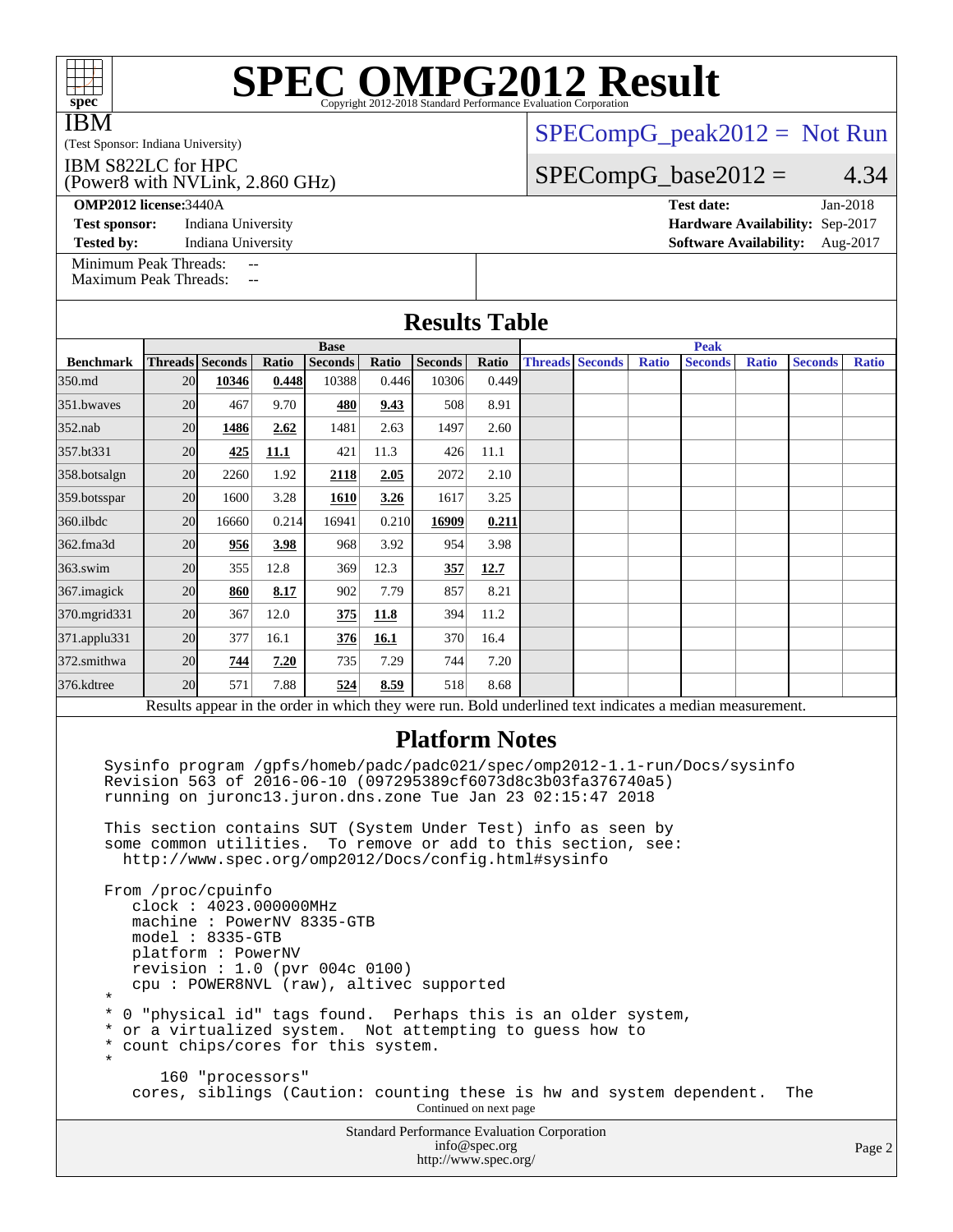

IBM

# **[SPEC OMPG2012 Result](http://www.spec.org/auto/omp2012/Docs/result-fields.html#SPECOMPG2012Result)**

(Test Sponsor: Indiana University) IBM S822LC for HPC

 $SPECompG_peak2012 = Not Run$  $SPECompG_peak2012 = Not Run$ 

 $SPECompG_base2012 = 4.34$  $SPECompG_base2012 = 4.34$ 

**[Test sponsor:](http://www.spec.org/auto/omp2012/Docs/result-fields.html#Testsponsor)** Indiana University **[Hardware Availability:](http://www.spec.org/auto/omp2012/Docs/result-fields.html#HardwareAvailability)** Sep-2017 **[Tested by:](http://www.spec.org/auto/omp2012/Docs/result-fields.html#Testedby)** Indiana University **[Software Availability:](http://www.spec.org/auto/omp2012/Docs/result-fields.html#SoftwareAvailability)** Aug-2017

(Power8 with NVLink, 2.860 GHz)

**[OMP2012 license:](http://www.spec.org/auto/omp2012/Docs/result-fields.html#OMP2012license)**3440A **[Test date:](http://www.spec.org/auto/omp2012/Docs/result-fields.html#Testdate)** Jan-2018

### **[Platform Notes \(Continued\)](http://www.spec.org/auto/omp2012/Docs/result-fields.html#PlatformNotes)**

 following excerpts from /proc/cpuinfo might not be reliable. Use with caution.)

From /proc/meminfo<br>MemTotal: 267801664 kB HugePages\_Total: 0 Hugepagesize: 16384 kB

 From /etc/\*release\* /etc/\*version\* centos-release: CentOS Linux release 7.4.1708 (AltArch) centos-release-upstream: Derived from Red Hat Enterprise Linux 7.4 (Source) os-release: NAME="CentOS Linux" VERSION="7 (AltArch)" ID="centos" ID\_LIKE="rhel fedora" VERSION\_ID="7" PRETTY\_NAME="CentOS Linux 7 (AltArch)" ANSI\_COLOR="0;31" CPE\_NAME="cpe:/o:centos:centos:7" redhat-release: CentOS Linux release 7.4.1708 (AltArch) system-release: CentOS Linux release 7.4.1708 (AltArch) system-release-cpe: cpe:/o:centos:centos:7 uname -a: Linux juronc13.juron.dns.zone 3.10.0-693.11.1.el7.ppc64le #1 SMP Mon Dec 4 15:48:14 GMT 2017 ppc64le ppc64le ppc64le GNU/Linux run-level 5 Dec 15 13:40 SPEC is set to: /gpfs/homeb/padc/padc021/spec/omp2012-1.1-run

Type Size Used Avail Use% Mounted on<br>gpfs 609T 579T 30T 96% /gpfs/homel homeb gpfs 609T 579T 30T 96% /gpfs/homeb

(End of data from sysinfo program)

### **[General Notes](http://www.spec.org/auto/omp2012/Docs/result-fields.html#GeneralNotes)**

Environment Variables: OMP\_STACKSIZE=1G ulimit -s unlimited

No: The test sponsor attests, as of date of publication, that CVE-2017-5754 (Meltdown) is mitigated in the system as tested and documented. No: The test sponsor attests, as of date of publication, that CVE-2017-5753 (Spectre variant 1) is mitigated in the system as tested and documented. No: The test sponsor attests, as of date of publication, that CVE-2017-5715 (Spectre variant 2) is mitigated in the system as tested and documented.

This benchmark result is intended to provide perspective on

Continued on next page

Standard Performance Evaluation Corporation [info@spec.org](mailto:info@spec.org) <http://www.spec.org/>

Page 3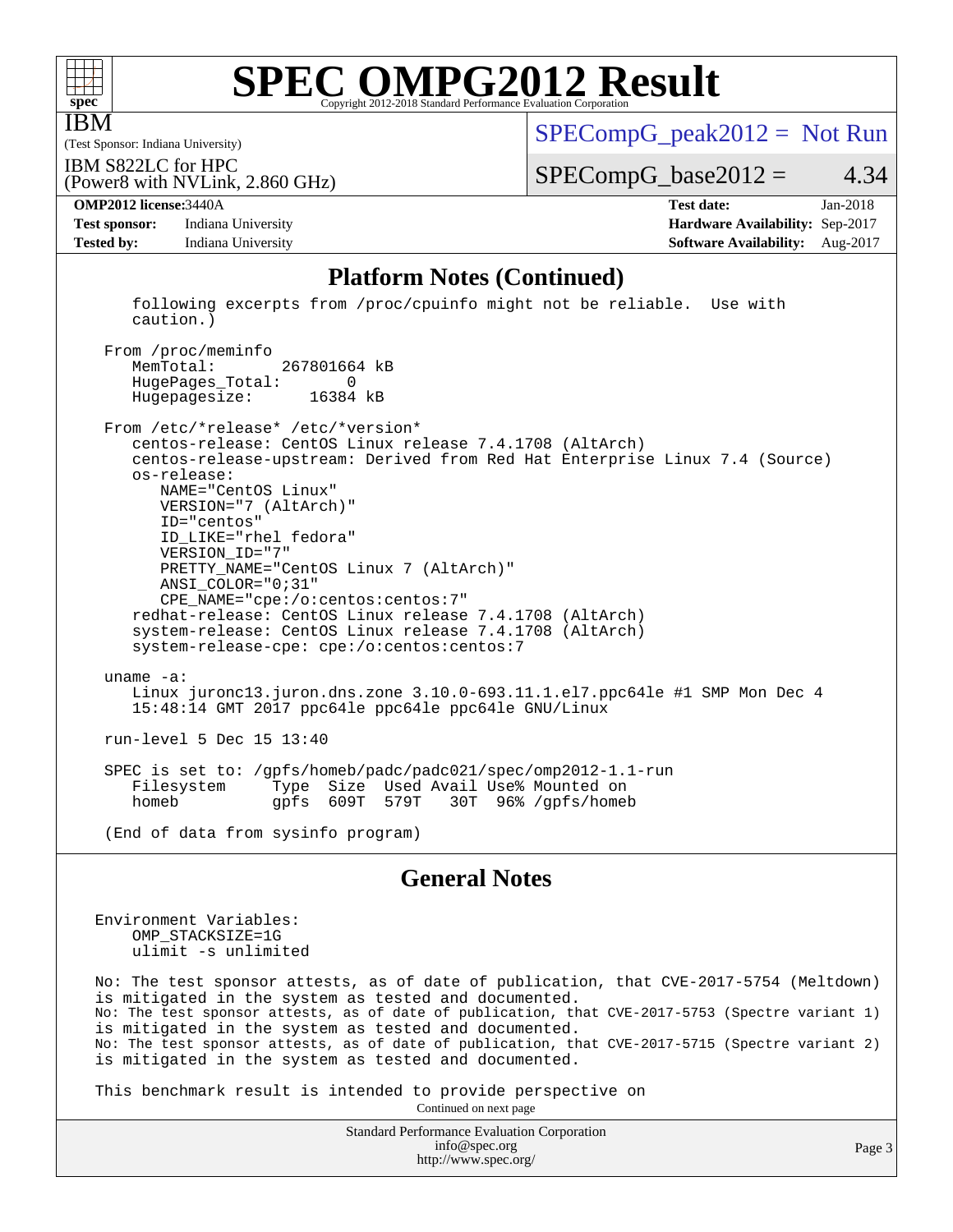

IBM

# **[SPEC OMPG2012 Result](http://www.spec.org/auto/omp2012/Docs/result-fields.html#SPECOMPG2012Result)**

(Test Sponsor: Indiana University)

 $SPECompG_peak2012 = Not Run$  $SPECompG_peak2012 = Not Run$ 

IBM S822LC for HPC

 $SPECompG_base2012 = 4.34$  $SPECompG_base2012 = 4.34$ 

**[Test sponsor:](http://www.spec.org/auto/omp2012/Docs/result-fields.html#Testsponsor)** Indiana University **[Hardware Availability:](http://www.spec.org/auto/omp2012/Docs/result-fields.html#HardwareAvailability)** Sep-2017 **[Tested by:](http://www.spec.org/auto/omp2012/Docs/result-fields.html#Testedby)** Indiana University **[Software Availability:](http://www.spec.org/auto/omp2012/Docs/result-fields.html#SoftwareAvailability)** Aug-2017

(Power8 with NVLink, 2.860 GHz)

**[OMP2012 license:](http://www.spec.org/auto/omp2012/Docs/result-fields.html#OMP2012license)**3440A **[Test date:](http://www.spec.org/auto/omp2012/Docs/result-fields.html#Testdate)** Jan-2018

### **[General Notes \(Continued\)](http://www.spec.org/auto/omp2012/Docs/result-fields.html#GeneralNotes)**

past performance using the historical hardware and/or software described on this result page.

The system as described on this result page was formerly generally available. At the time of this publication, it may not be shipping, and/or may not be supported, and/or may fail to meet other tests of General Availability described in the SPEC HPG Policy document, <http://www.spec.org/hpg/policy.html>

This measured result may not be representative of the result that would be measured were this benchmark run with hardware and software available as of the publication date.

# **[Base Compiler Invocation](http://www.spec.org/auto/omp2012/Docs/result-fields.html#BaseCompilerInvocation)**

[C benchmarks](http://www.spec.org/auto/omp2012/Docs/result-fields.html#Cbenchmarks): [gcc](http://www.spec.org/omp2012/results/res2018q2/omp2012-20180313-00141.flags.html#user_CCbase_gcc_e0d511356bd44120af49cc96c9dcf3b3)

[C++ benchmarks:](http://www.spec.org/auto/omp2012/Docs/result-fields.html#CXXbenchmarks)  $q++$ 

[Fortran benchmarks](http://www.spec.org/auto/omp2012/Docs/result-fields.html#Fortranbenchmarks): [gfortran](http://www.spec.org/omp2012/results/res2018q2/omp2012-20180313-00141.flags.html#user_FCbase_gfortran_a303edaa4a81c8aab35b1bda5c9ef7ba)

# **[Base Portability Flags](http://www.spec.org/auto/omp2012/Docs/result-fields.html#BasePortabilityFlags)**

350.md: [-ffree-form](http://www.spec.org/omp2012/results/res2018q2/omp2012-20180313-00141.flags.html#user_baseFPORTABILITY350_md_f-ffree-form) [-fno-range-check](http://www.spec.org/omp2012/results/res2018q2/omp2012-20180313-00141.flags.html#user_baseFPORTABILITY350_md_f-fno-range-check)

# **[Base Optimization Flags](http://www.spec.org/auto/omp2012/Docs/result-fields.html#BaseOptimizationFlags)**

[C benchmarks](http://www.spec.org/auto/omp2012/Docs/result-fields.html#Cbenchmarks):

[-Ofast](http://www.spec.org/omp2012/results/res2018q2/omp2012-20180313-00141.flags.html#user_CCbase_f-Ofast) [-fopenmp](http://www.spec.org/omp2012/results/res2018q2/omp2012-20180313-00141.flags.html#user_CCbase_f-fopenmp) [-fsigned-char](http://www.spec.org/omp2012/results/res2018q2/omp2012-20180313-00141.flags.html#user_CCbase_f-signed-char_ea072296ce3abda7ab095741e7c36064)

[C++ benchmarks:](http://www.spec.org/auto/omp2012/Docs/result-fields.html#CXXbenchmarks) [-Ofast](http://www.spec.org/omp2012/results/res2018q2/omp2012-20180313-00141.flags.html#user_CXXbase_f-Ofast) [-fopenmp](http://www.spec.org/omp2012/results/res2018q2/omp2012-20180313-00141.flags.html#user_CXXbase_f-fopenmp)

[Fortran benchmarks](http://www.spec.org/auto/omp2012/Docs/result-fields.html#Fortranbenchmarks): [-Ofast](http://www.spec.org/omp2012/results/res2018q2/omp2012-20180313-00141.flags.html#user_FCbase_f-Ofast) [-fopenmp](http://www.spec.org/omp2012/results/res2018q2/omp2012-20180313-00141.flags.html#user_FCbase_f-fopenmp)

The flags file that was used to format this result can be browsed at <http://www.spec.org/omp2012/flags/gcc-linux64.20180620.html>

> Standard Performance Evaluation Corporation [info@spec.org](mailto:info@spec.org) <http://www.spec.org/>